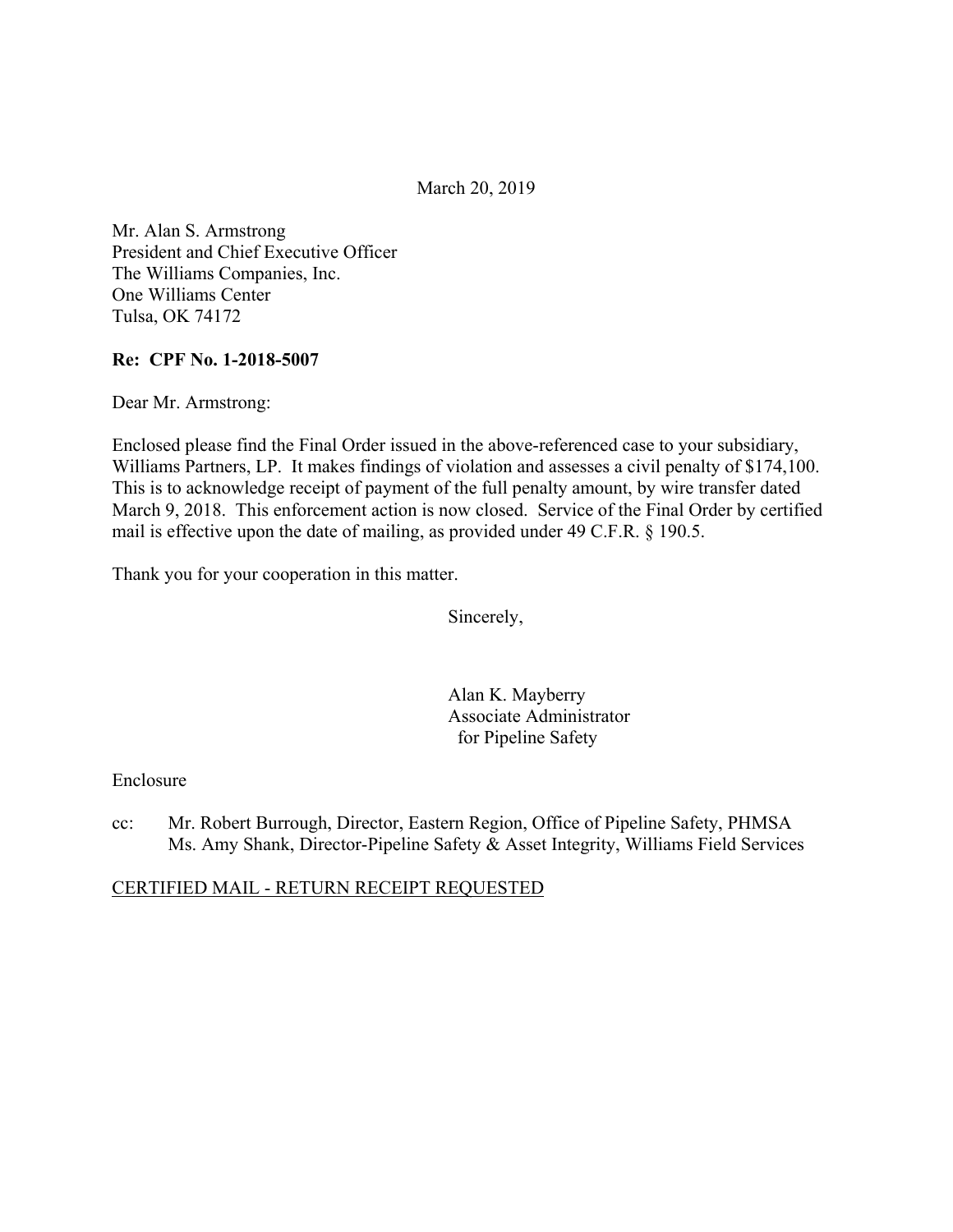### **U.S. DEPARTMENT OF TRANSPORTATION PIPELINE AND HAZARDOUS MATERIALS SAFETY ADMINISTRATION OFFICE OF PIPELINE SAFETY WASHINGTON, D.C. 20590**

 **)**

 **)**

 **)**

**In the Matter of )**

 **a subsidiary of The Williams Companies, Inc., ) Williams Partners, LP, ) CPF No. 1-2018-5007** 

**\_\_\_\_\_\_\_\_\_\_\_\_\_\_\_\_\_\_\_\_\_\_\_\_\_\_\_\_\_\_\_\_\_\_\_\_\_\_\_\_\_\_)** 

 $\mathcal{L} = \{ \mathcal{L} \}$ 

**Respondent. )** 

 $\overline{a}$ 

### **FINAL ORDER**

On January 20, 2015, pursuant to 49 U.S.C. § 60117, a representative of the Pipeline and Hazardous Materials Safety Administration (PHMSA), Office of Pipeline Safety (OPS), investigated an accident that occurred at the Williams Field Services' Houston Metering and Regulating Station (Houston M&R Station), near the town of Houston, Pennsylvania. Williams Field Services is a subsidiary of Williams Partners, LP (collectively, Williams or Respondent). Williams has pipeline operations that include the gathering, processing and interstate transportation of natural gas and natural gas liquids, owning and operating more than 33,000 miles of pipelines in the United States.<sup>1</sup>

As a result of the inspection, the Director, Eastern Region, OPS (Director), issued to Respondent, by letter dated January 18, 2018, a Notice of Probable Violation and Proposed Civil Penalty (Notice). In accordance with 49 C.F.R. § 190.207, the Notice proposed finding that Williams had committed two violations of 49 C.F.R. Part 195 and proposed assessing a civil penalty of \$174,100 for the alleged violations.

Williams responded to the Notice by letter dated March 9, 2018 (Response). The company did not contest the allegations of violation and paid the proposed civil penalty of \$174,100. In accordance with 49 C.F.R.  $\S$  190.208(a)(1), such payment authorizes the Associate Administrator to make findings of violation and to issue this final order without further proceedings.

# **FINDINGS OF VIOLATION**

In its Response, Williams did not contest the allegations in the Notice that it violated 49 C.F.R. Part 195, as follows:

<sup>&</sup>lt;sup>1</sup> The Williams Companies, Inc., owns the majority shares of Williams Partners, LP. See [http://co.williams.com/operations-2/](http://co.williams.com/operations-2). Current as of September 19, 2018.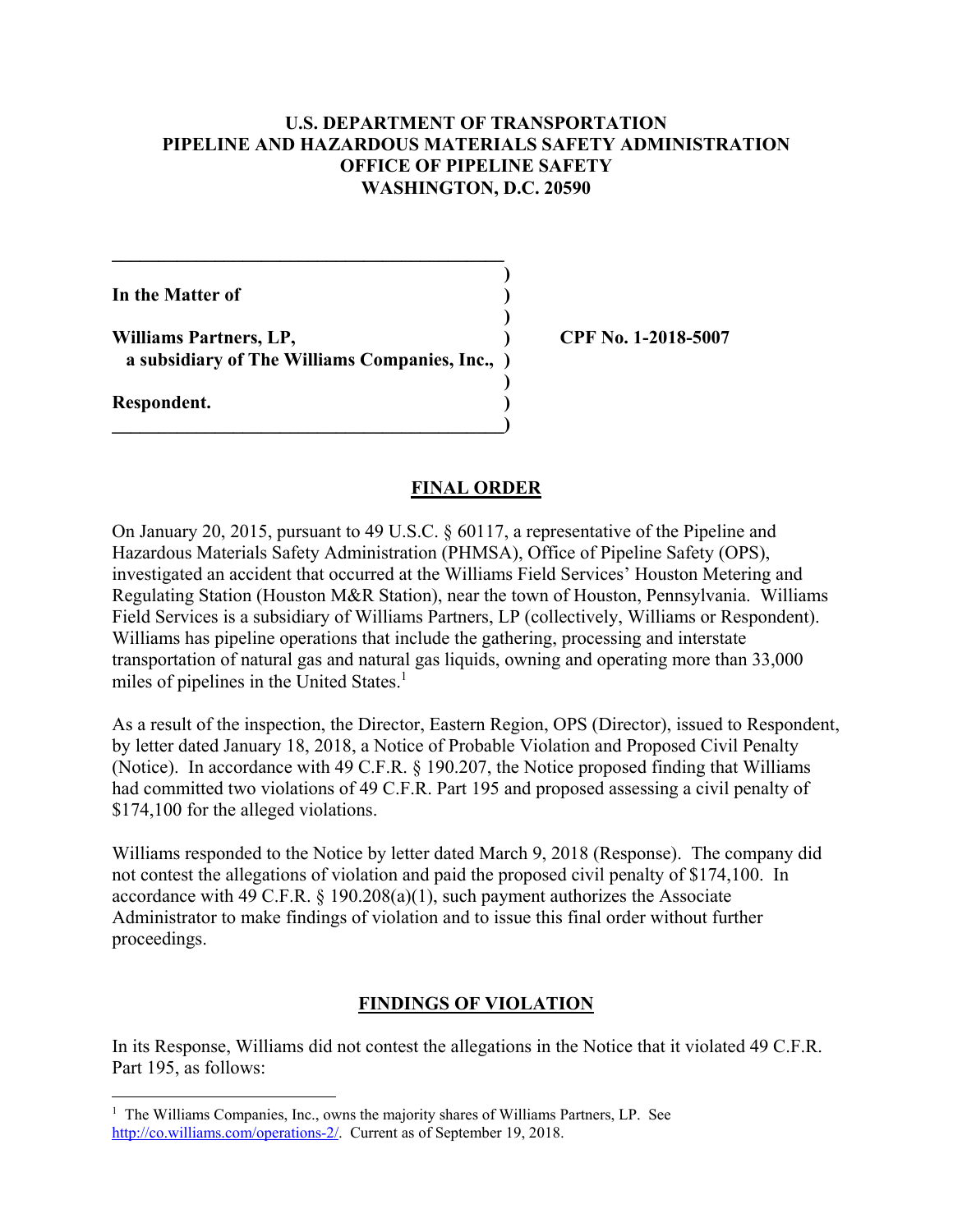**Item 1:** The Notice alleged that Respondent violated 49 C.F.R. § 195.52(a)(2), which states:

# **§ 195.52 Immediate notice of certain accidents.**

 (a) *Notice requirements*. At the earliest practicable moment following discovery of a release of the hazardous liquid or carbon dioxide transported resulting in an event described in § 195.50, the operator of the system must give notice, in accordance with paragraph (b) of this section, of any failure that:

 $(1)$  …

 $\overline{a}$ 

(2) Resulted in either a fire or explosion not intentionally set by the operator;  $\ldots$ .<sup>2</sup>

The Notice alleged that Respondent violated 49 C.F.R. § 195.52(a)(2) by failing to provide notice to the National Response Center (NRC) at the earliest practicable moment following the discovery of a release of hazardous liquid at the Houston M&R Station that resulted in a fire and explosion. Specifically, the Notice alleged that on December 25, 2014, at 13:23 Eastern Standard Time (EST), a Williams representative notified the NRC of a release that had occurred at the Houston M&R Station on December 24, 2014, at 23:50 EST. According to the Notice, the accident was reported to the NRC13 hours and 33 minutes after Williams had confirmed the release.

Respondent did not contest this allegation of violation. Accordingly, based upon a review of all the evidence, I find that Respondent violated 49 C.F.R.  $\S$  195.52(a)(2) by failing to provide notice to the NRC at the earliest practicable moment following the discovery of a release of hazardous liquid at the Houston M&R Station that resulted in a fire and explosion.

**Item 2:** The Notice alleged that Respondent violated 49 C.F.R. § 195.202, which states:

### **§ 195.202 Compliance with specifications or standards.**

Each pipeline system must be constructed in accordance with comprehensive written specifications or standards that are consistent with the requirements of this part.

The Notice alleged that Respondent violated 49 C.F.R. § 195.202 by failing to follow written construction specifications or standards during the commissioning of the Houston M&R Station, which was placed into service in September 2014. Specifically, the Notice alleged that Williams failed to commission a new nitrogen system when commissioning the Houston M&R Station. According to the Notice, the backup nitrogen system was designed to automatically activate in the event of the loss of main instrument air supply to the station and that would allow continued temporary operation of the valves, overpressure protection, and safety devices at the station. After the accident, PHMSA reviewed Williams' procedures, facility-design information, construction records, accident report (Form F7000.1), incident analysis causal map, and Supervisory Control and Data Acquisition (SCADA) data, and conducted interviews with Williams personnel.

 practicable moment, but no later than one hour after confirmed discovery. 82 Fed. Reg. 7999.<sup>2</sup> Section 195.52 was amended on January 23, 2017, to require that notice of an accident be provided at the earliest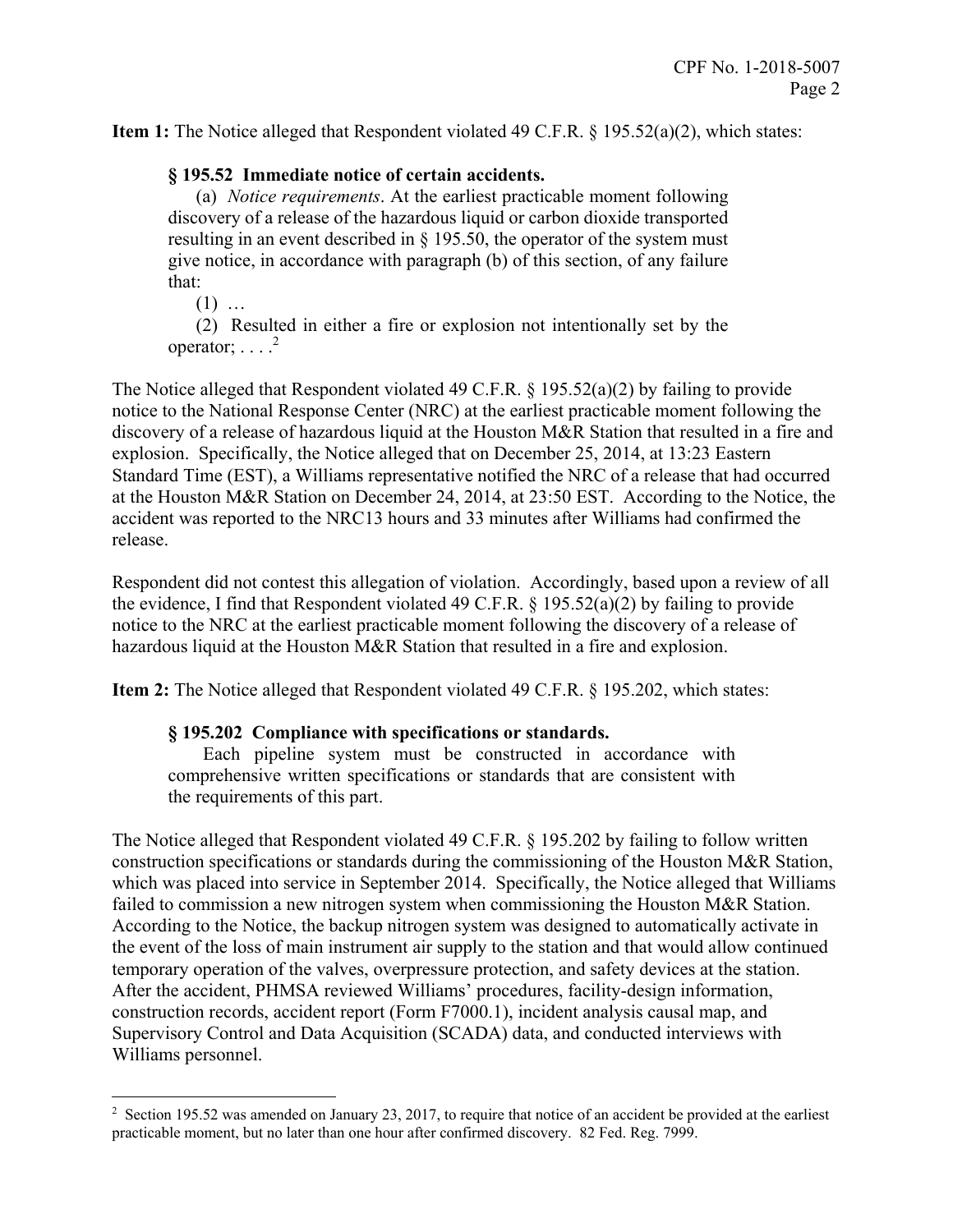The Notice alleged that Williams' procedure (*Pre-Startup Safety Review, Procedure No. 9.09- ADM-001-PSSR Procedure Revision 8*, dated 1/1/2011) required verification that construction had been performed "in accordance with design and specifications" (*Section 2.1.3*), and that equipment and assets had been inspected, tested and calibrated in accordance with design and specifications (*Section 2.1.3.2*). According to PHMSA, such verification did not take place for several reasons.

First, PHMSA alleged that Williams' own post-accident investigation revealed that the outlet valves on the backup nitrogen system had all been closed (indicating they had not functioned), and that Williams could not provide documentation of pre-service testing or pre-accident maintenance. Second, PHMSA alleged that the Houston M&R Station Piping and Instrumentation Diagram had incorrectly identified the backup nitrogen system as two air storage racks. Finally, PHMSA alleged that Williams' own causal analysis of the accident had found at least five deficiencies in the company's own specifications and procedures, including a lack of guidelines for standard facility procedures, a failure to identify issues with the backup air system during project design, execution or commissioning, and inadequate design documentation to correctly implement back-up.

Respondent did not contest this allegation of violation. Accordingly, based upon a review of all of the evidence, I find that Respondent violated 49 C.F.R. § 195.202 by failing to follow written construction specifications or standards during the commissioning of the Houston M&R Station, which was placed into service in September 2014.

These findings of violation will be considered prior offenses in any subsequent enforcement action taken against Respondent.

# **ASSESSMENT OF PENALTY**

Under 49 U.S.C. § 60122, Respondent is subject to an administrative civil penalty not to exceed \$200,000 per violation for each day of the violation, up to a maximum of \$2,000,000 for any related series of violations.<sup>3</sup> In determining the amount of a civil penalty under 49 U.S.C. § 60122 and 49 C.F.R. § 190.225, I must consider the following criteria: the nature, circumstances, and gravity of the violation, including adverse impact on the environment; the degree of Respondent's culpability; the history of Respondent's prior offenses; and any effect that the penalty may have on its ability to continue doing business; and the good faith of Respondent in attempting to comply with the pipeline safety regulations. In addition, I may consider the economic benefit gained from the violation without any reduction because of subsequent damages, and such other matters as justice may require. The Notice proposed a total civil penalty of \$174,100 for the violations cited above.

**Item 1:** The Notice proposed a civil penalty of \$24,400 for Respondent's violation of 49 C.F.R. § 195.52(a)(2), for failing to provide notice to the NRC at the earliest practicable moment

 $\overline{a}$ 

<sup>3</sup> These amounts are adjusted annually for inflation. *See, e.g.*, Pipeline Safety: Inflation Adjustment of Maximum Civil Penalties, 82 Fed. Reg. 19325 (April 27, 2017).